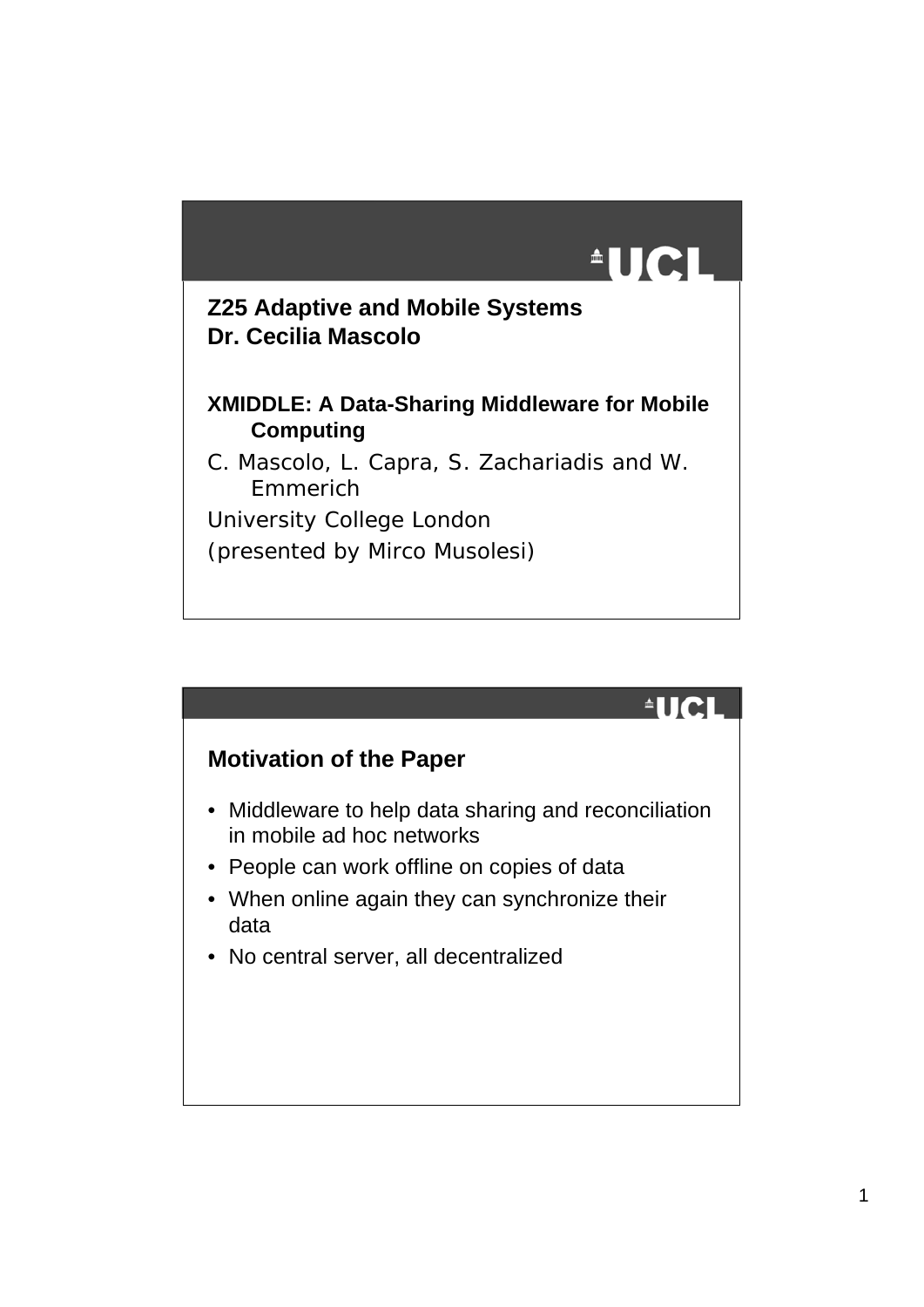### $^4$ UCI **Mobile scenario** • Challenging problems: – weak connectivity • limited bandwidth/high error rate • possible and unexpected disconnections – scarce resources • computational capabilities • limited memory resources • limited battery • constrained user interface – Completely decentralized setting (possibly no central server)

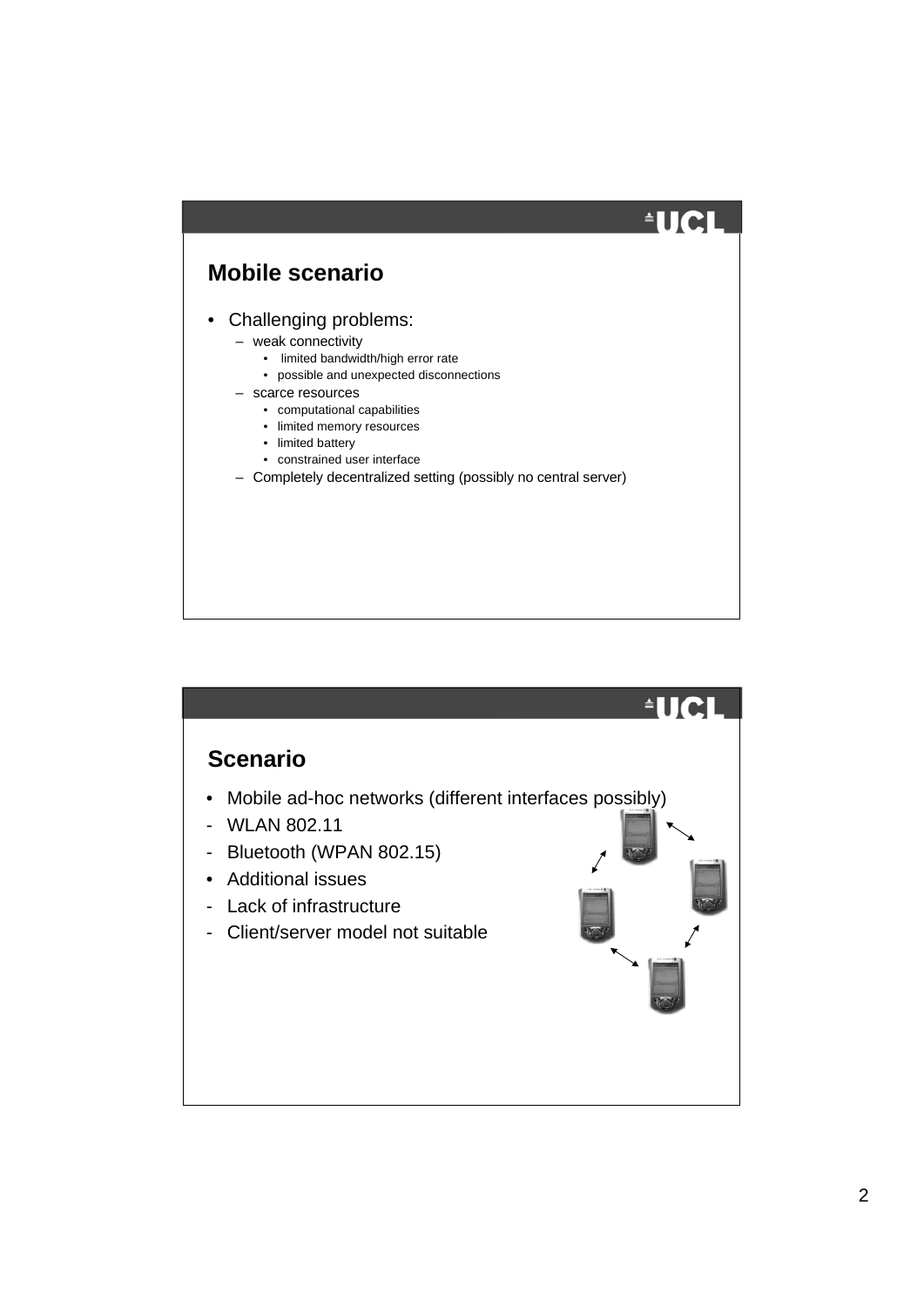#### **Middleware**

- Traditional middleware systems used to hide the complexity related to heterogeneity and distribution of resources and software components
- Traditional systems designed for fixed networks:
- permanent connectivity
- disconnections are considered exceptions
- Are they suitable for a mobile context?

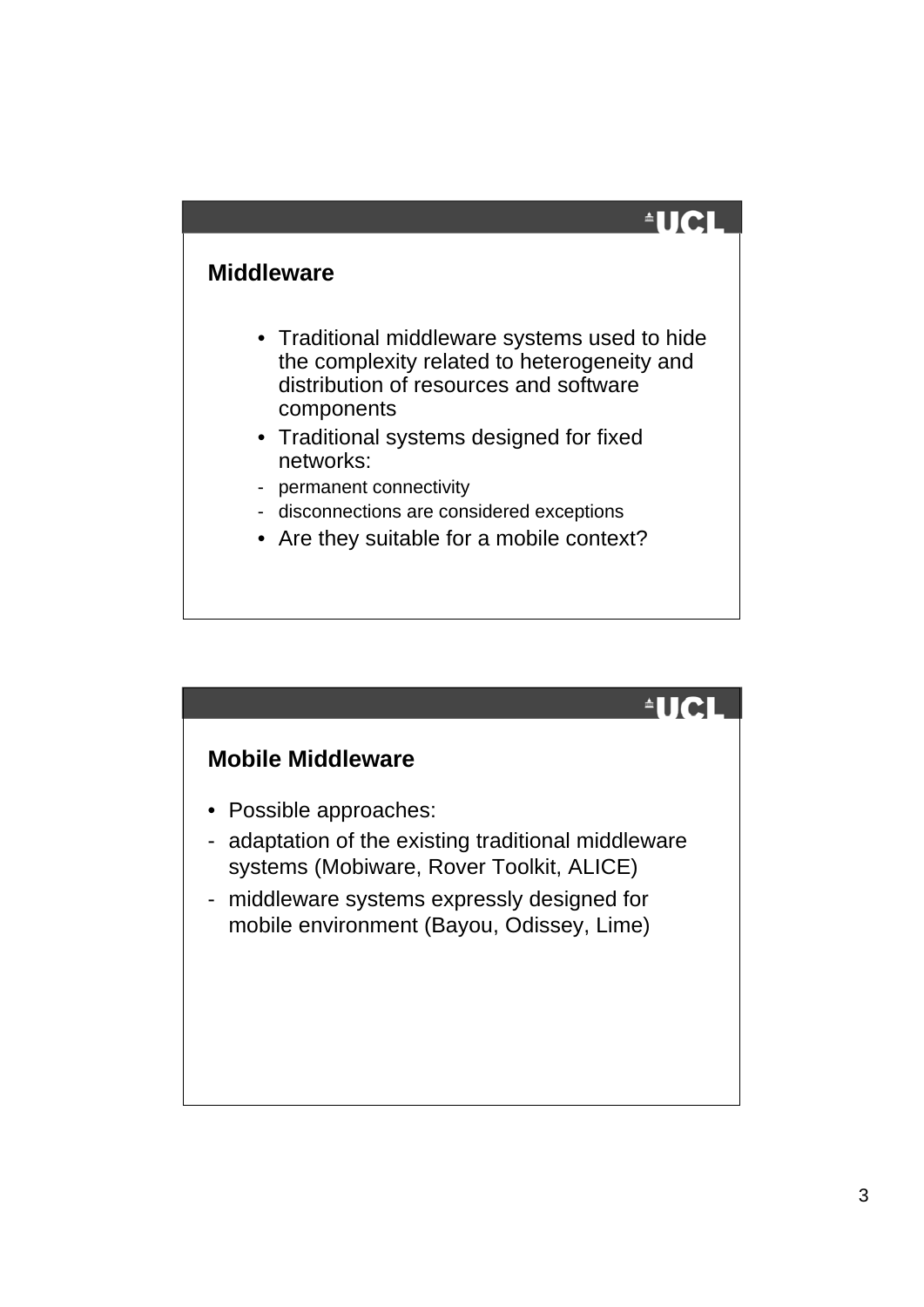#### **XMIDDLE**

- Specifically designed for mobile ad-hoc networks scenario
- It provides a framework to develop applications that need data-sharing
- It supports disconnected operations by means of data replication.

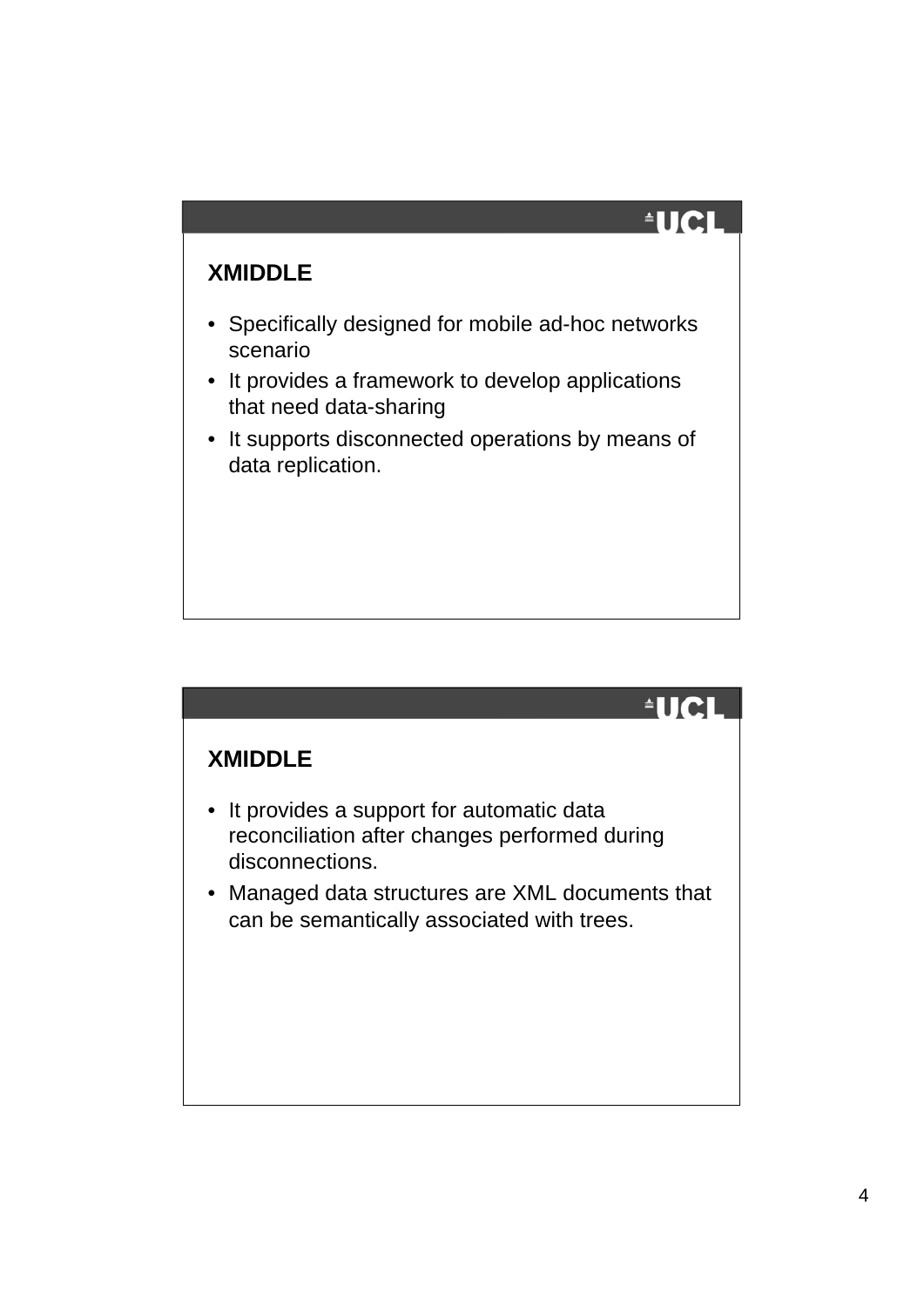

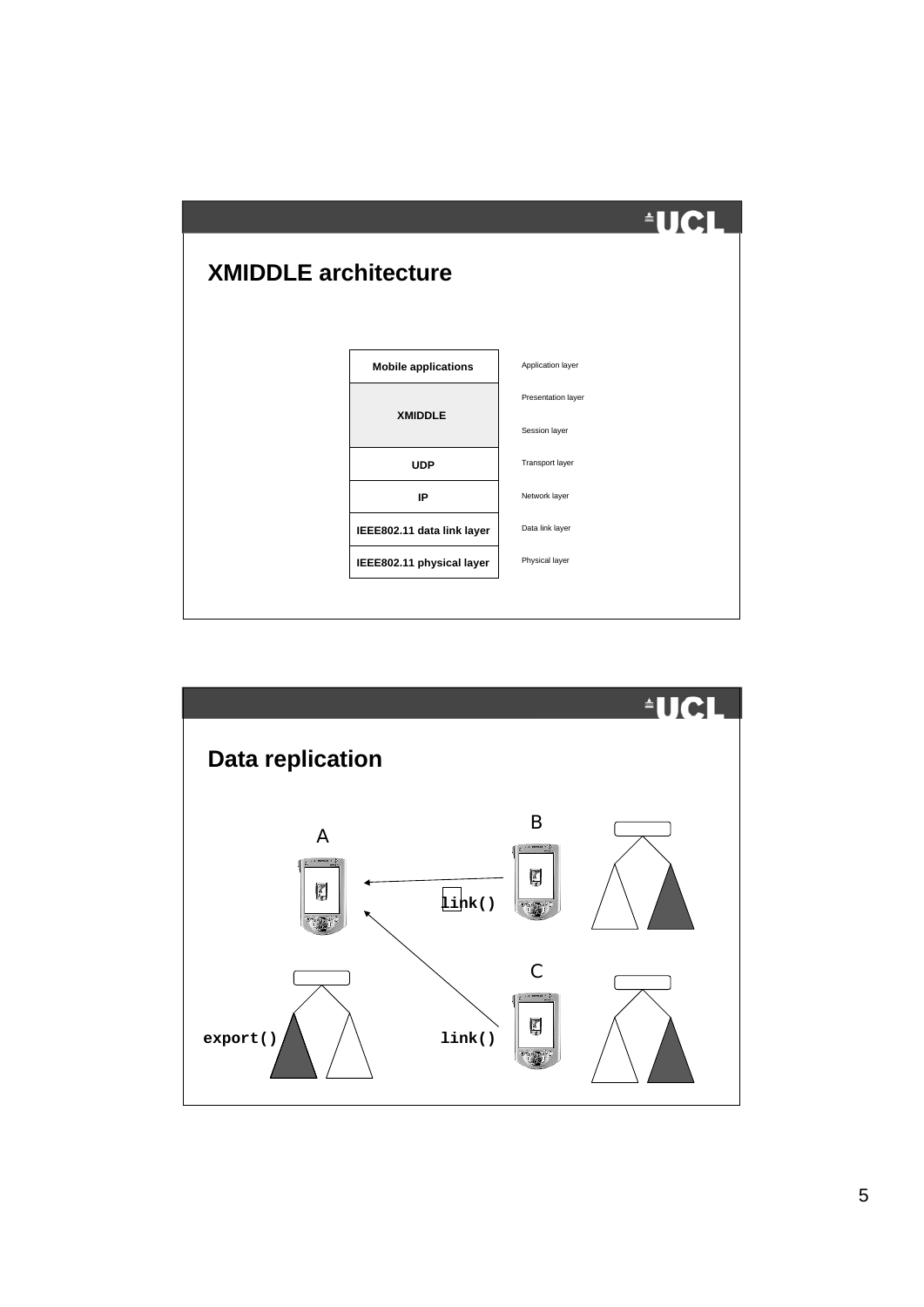

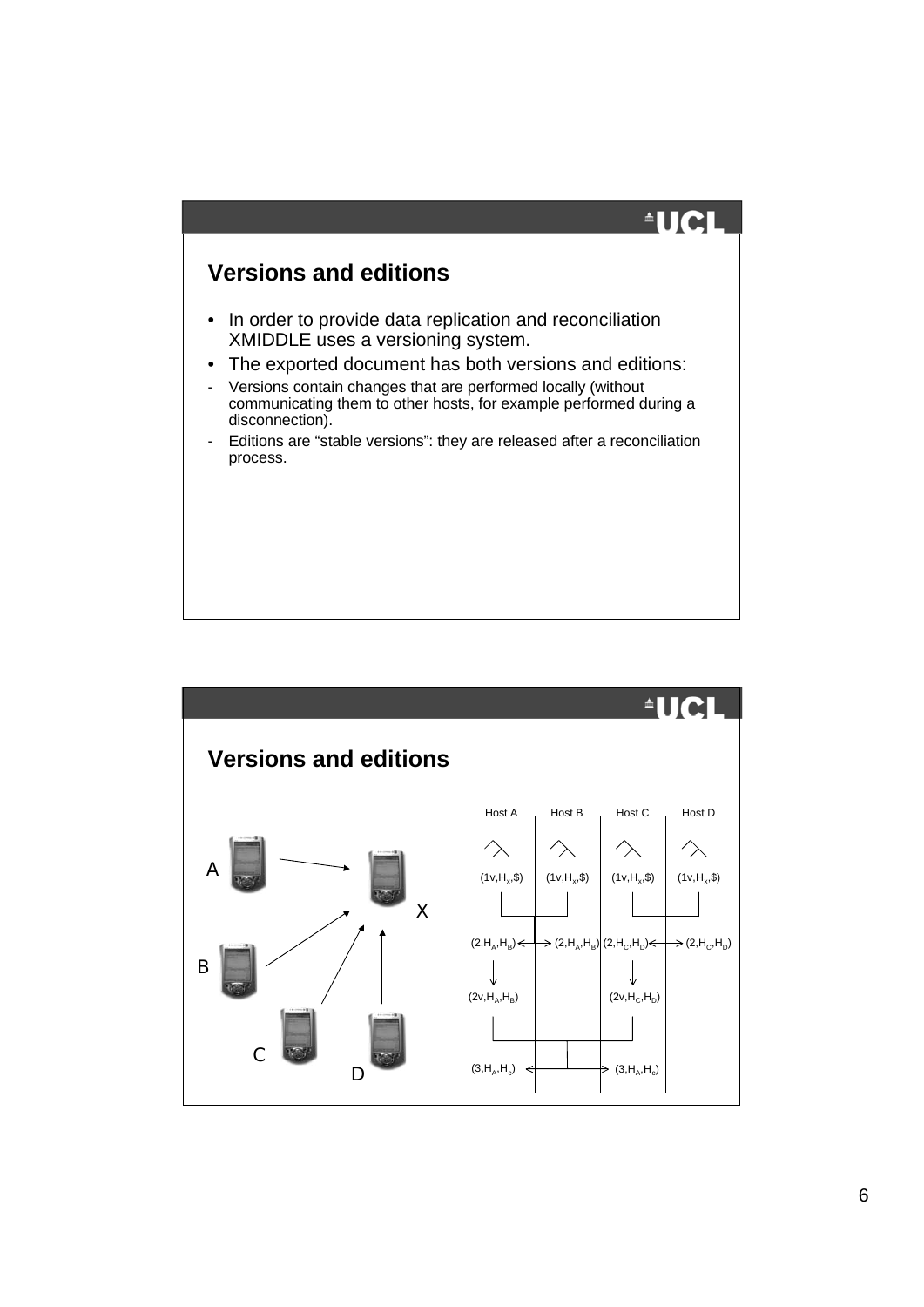#### **Versions and editions**

- The reconciliation process of divergent data replicas is based on this versioning system.
- The latest common edition is used to detect the changes performed by the two hosts on their local copy after the last reconciliation.

#### $^4$ IICI

### **Reconciliation protocol**

- Executed by hosts that share the same part of the tree:
- after changes performed on the shared data structure (if the hosts are connected and in reach)
- after a reconnection (explicit or implicit)
- Point-to-point protocol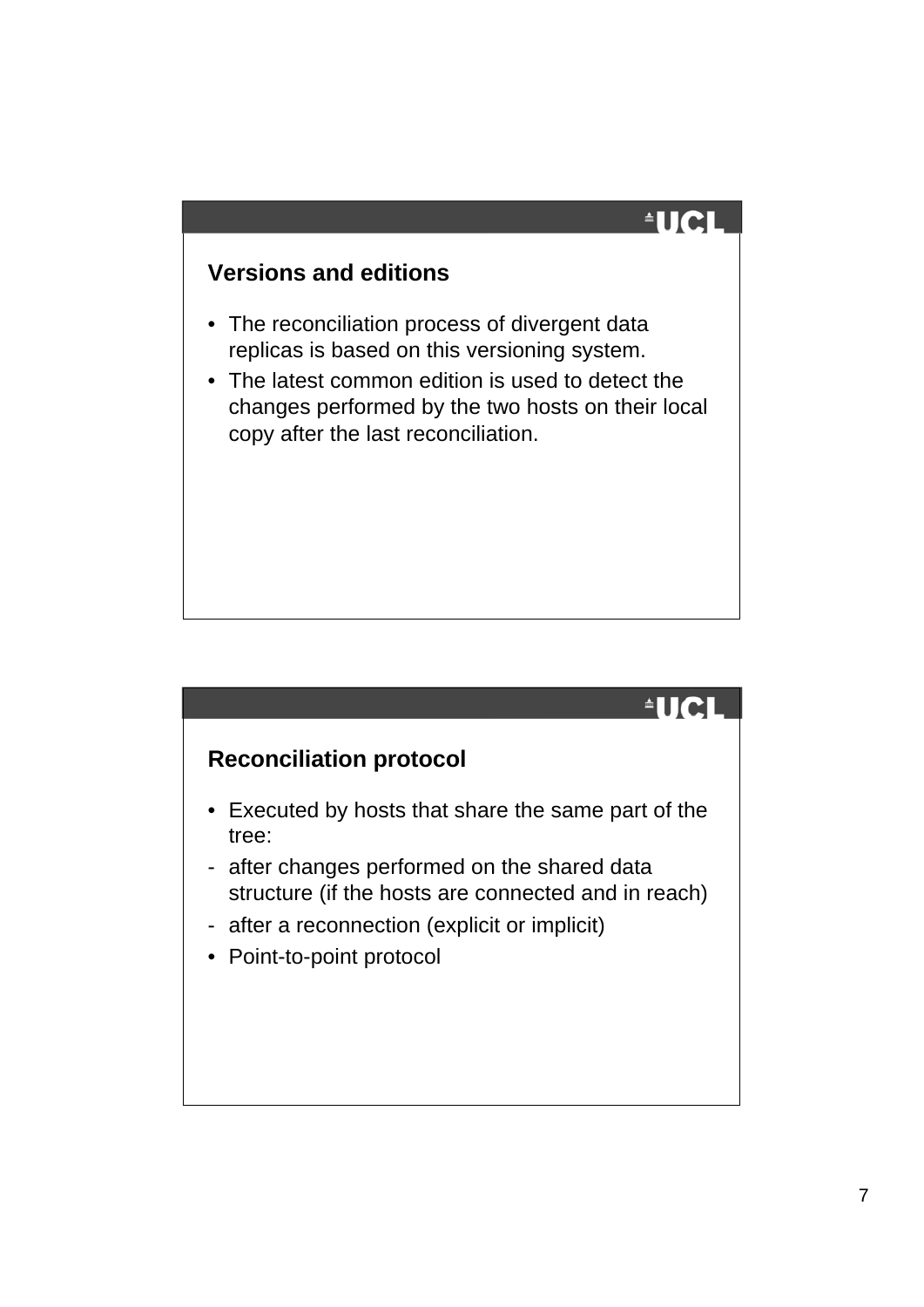#### **Reconciliation algorithm**

- Use of *XML tree diff and merge techniques* to find differences between XML documents
- The remote divergent replica is reconstructed locally by using these techniques.

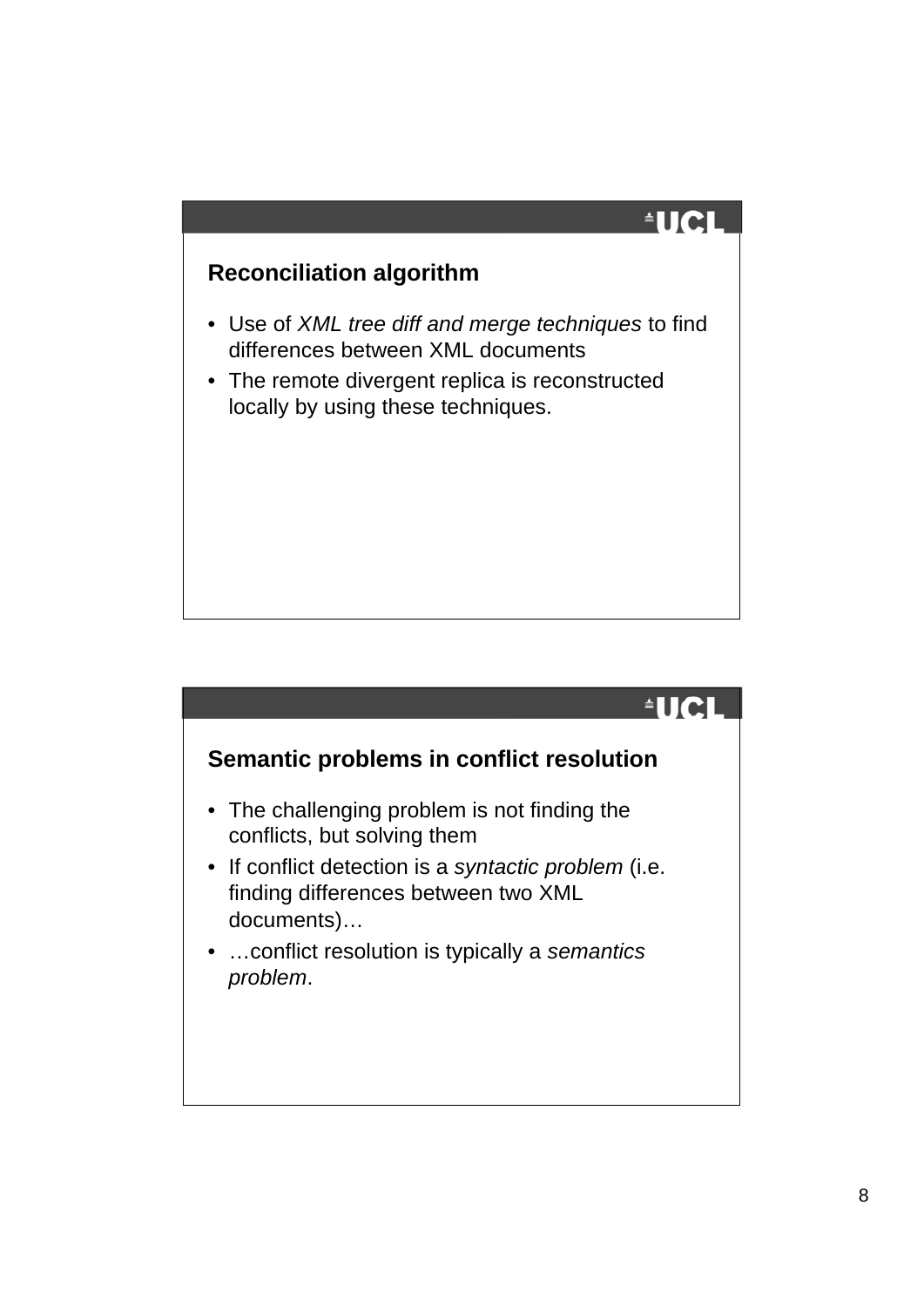## $\triangleq$ UCI

#### **A general design principle**

• It is possible to identify a general principle related to the design of middleware platforms:

 *Middleware has to provide mechanisms without implementing any particular policies.*

• How is it possible to introduce semantic information in middleware systems design?

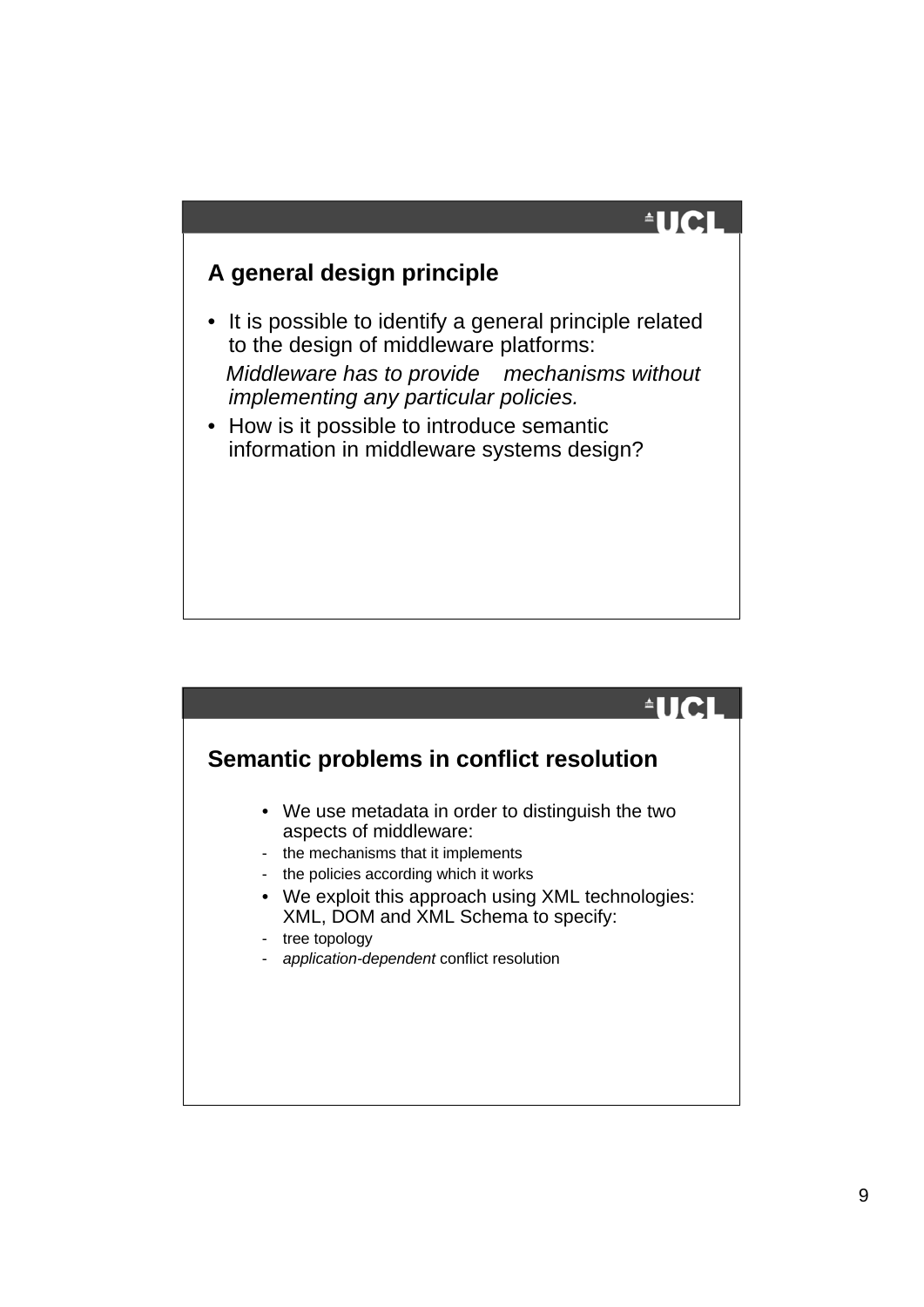|                                            | <u> AUCI</u> |
|--------------------------------------------|--------------|
|                                            |              |
| A simple example                           |              |
| $\langle ?xm1 \rangle$ version= $"1.0"$ ?> |              |
| <basket order="no"></basket>               |              |
| $<$ item $>$                               |              |
| $<$ name $>$ milk>                         |              |
| <quantity resolutor="add">1</quantity>     |              |
| <price>1.2</price>                         |              |
| $\langle$ item>                            |              |
|                                            |              |
| $\langle 2xm1 \rangle$ version= $71.072$   |              |
| <basket order="no"></basket>               |              |
| $<$ item $>$                               |              |
| <name>drill</name>                         |              |
| <quantity resolutor="add">1</quantity>     |              |
| <price>60</price>                          |              |
| $\langle$ item>                            |              |
|                                            |              |
|                                            |              |
|                                            |              |
|                                            |              |
|                                            |              |
|                                            |              |
|                                            |              |

|                                        | <b>AUCL</b><br><b>Ay</b> |
|----------------------------------------|--------------------------|
|                                        |                          |
| A simple example                       |                          |
| $\langle 2xm1 \rangle$ version="1.0"?> |                          |
| <basket order="no"></basket>           |                          |
| $<$ item $>$                           |                          |
| $<$ name $>$ milk>                     |                          |
| <quantity resolutor="add">1</quantity> |                          |
| <price>1.2</price>                     |                          |
| $\langle$ item $\rangle$               |                          |
| $<$ item $>$<br><name>drill</name>     |                          |
| <quantity resolutor="add">1</quantity> |                          |
| <price>60</price>                      |                          |
| $\langle$ item $\rangle$               |                          |
|                                        |                          |
|                                        |                          |
|                                        |                          |
|                                        |                          |
|                                        |                          |
|                                        |                          |
|                                        |                          |
|                                        |                          |
|                                        |                          |
|                                        |                          |
|                                        |                          |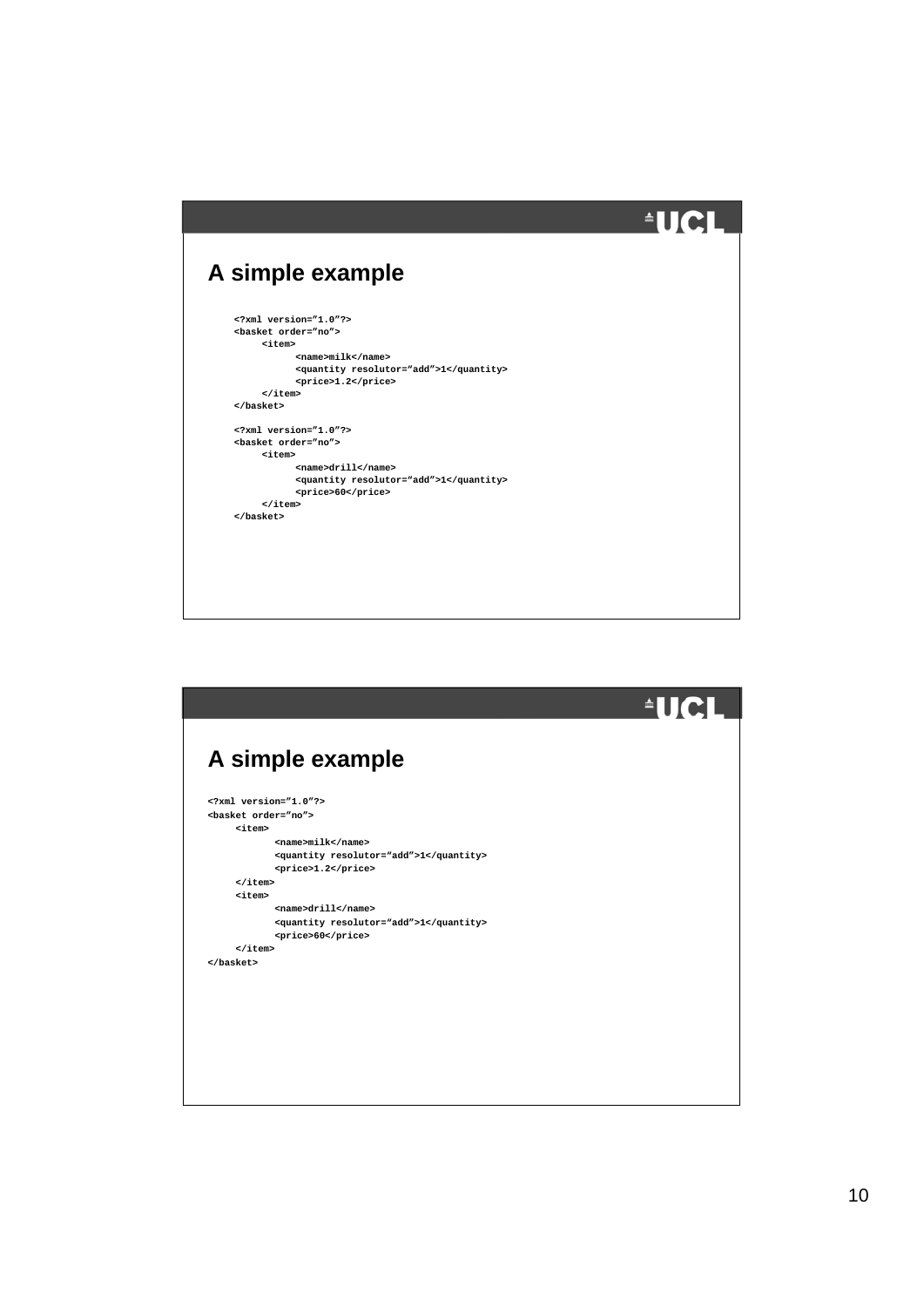

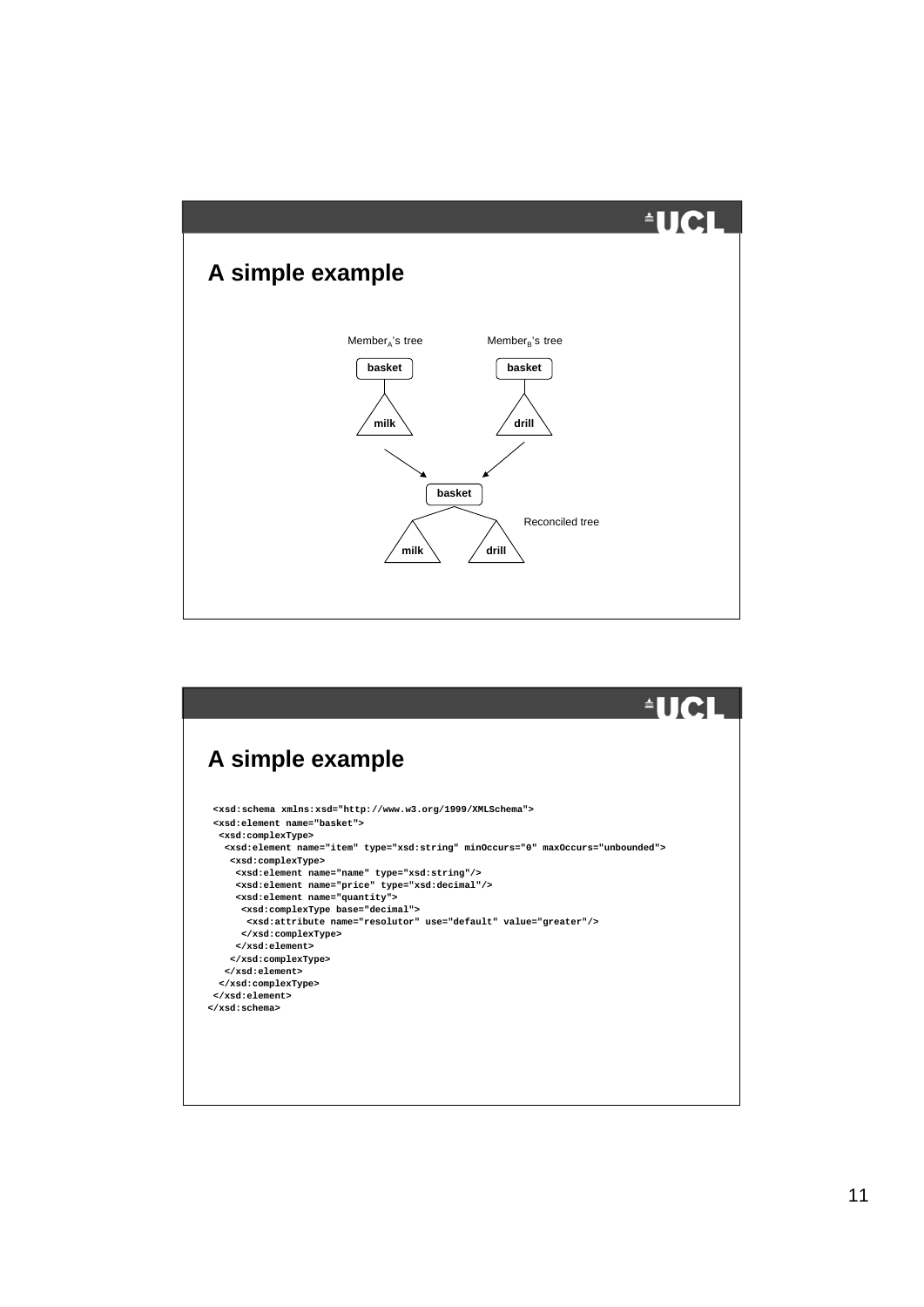

|                                                | AUCI                         |
|------------------------------------------------|------------------------------|
| Unordered tree: an example                     |                              |
| $\frac{\text{sym1}}{\text{version}}$ = "1.0"?> | xml version="1.0"?           |
| <basket order="no"></basket>                   | <basket order="no"></basket> |
| citem>                                         | $<$ item $>$                 |
| <name>pen</name>                               | <name>rubber</name>          |
| <quantity>1</quantity>                         | <quantity>1</quantity>       |
| <price>1.15</price>                            | <price>0.5</price>           |
| $\langle$ item $\rangle$                       | $\langle$ item $\rangle$     |
| $<$ item $>$                                   | <item></item>                |
| <name>rubber</name>                            | <name>pen</name>             |
| <quantity>1</quantity>                         | <quantity>1</quantity>       |
| <price>0.5</price>                             | <price>1.15</price>          |
| $\langle$ item $\rangle$                       | $\langle$ item $\rangle$     |
|                                                |                              |
| $Doc_a$                                        | $Doc_n$                      |
|                                                |                              |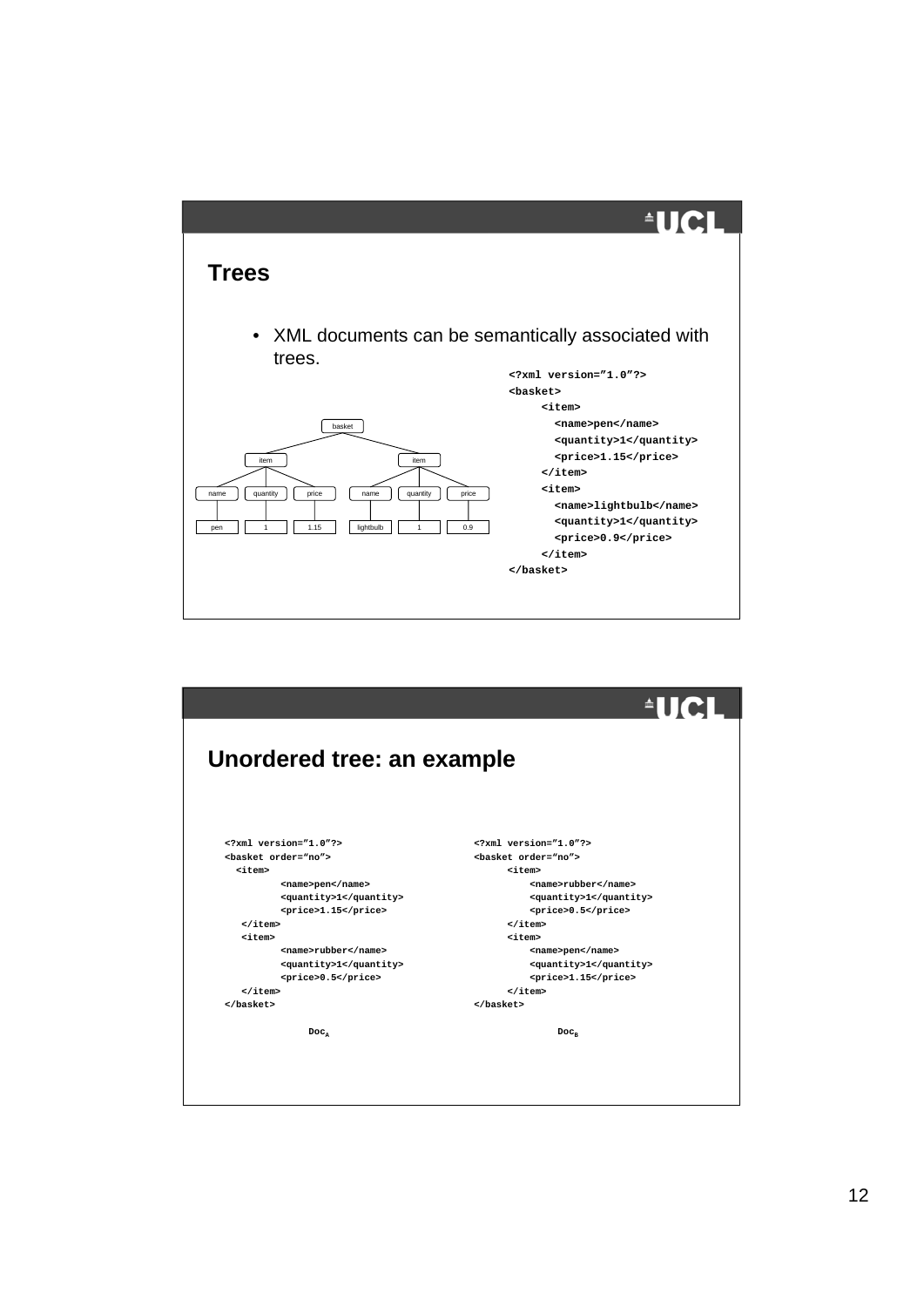

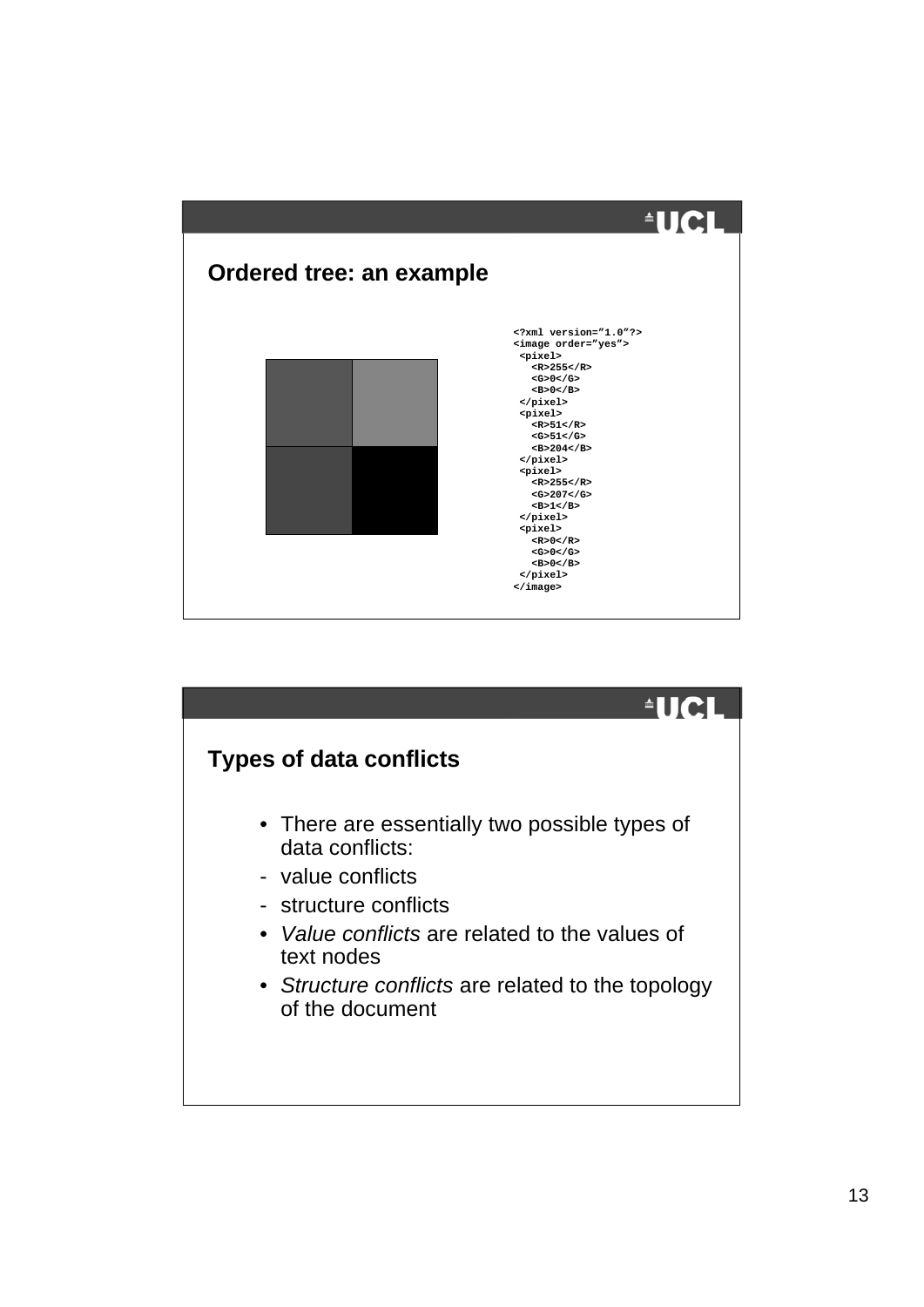| <b>Example of value conflicts</b>                                                                                                                                                                                                          |                                                                                                                                                                                                                                           | <u> AUCI</u>                                               |
|--------------------------------------------------------------------------------------------------------------------------------------------------------------------------------------------------------------------------------------------|-------------------------------------------------------------------------------------------------------------------------------------------------------------------------------------------------------------------------------------------|------------------------------------------------------------|
| xml version="1.0"?<br><basket order="no"><br/><item><br/><name>pen</name><br/><quantity><br/><math>\mathbf{1}</math><br/><br/><price>1.15</price><br/><math>\langle</math>item&gt;<br/></quantity></item></basket><br>$Doc_{\overline{A}}$ | xml version="1.0"?<br><br>shasket order="no"><br><item><br/><name>pen</name><br><quantity><br/><math>\overline{a}</math><br/><br/><price>1.15</price><br/><math>\langle</math>item&gt;<br/><br/><math>Doc_n</math></quantity></br></item> | How is it possible<br>to deal with this<br>value conflict? |
|                                                                                                                                                                                                                                            |                                                                                                                                                                                                                                           |                                                            |

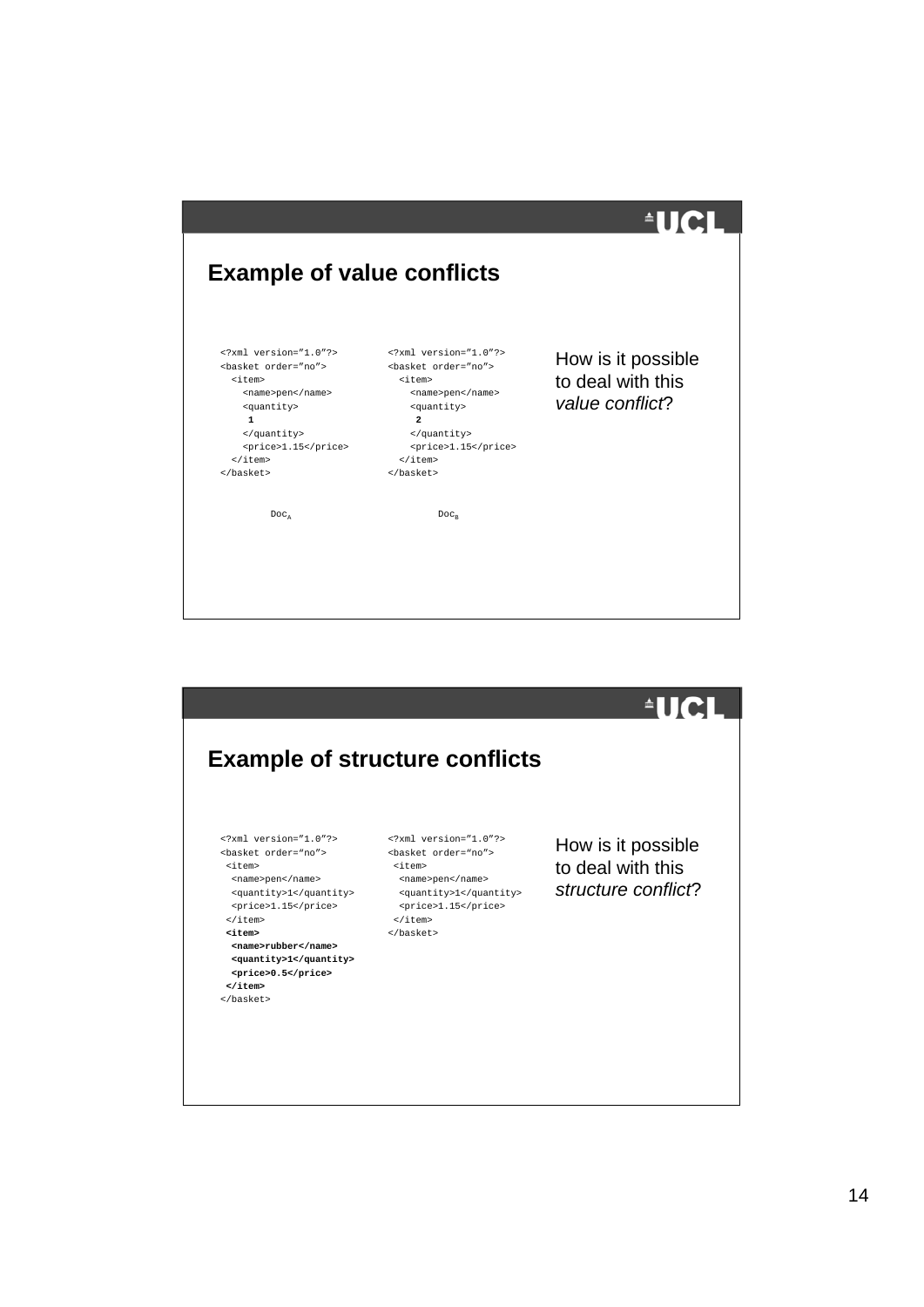| <b>Putting all together</b>                                                                                                                                                                                                                                                                                                          |                                                                                                                                                                                                    | <b>AUCL</b>                                           |
|--------------------------------------------------------------------------------------------------------------------------------------------------------------------------------------------------------------------------------------------------------------------------------------------------------------------------------------|----------------------------------------------------------------------------------------------------------------------------------------------------------------------------------------------------|-------------------------------------------------------|
| xml version="1.0"?<br><basket><br/><item><br/><name>pen</name><br/><quantity>1</quantity><br/><price>1.15</price><br/><math>\langle</math>item<math>\rangle</math><br/><item><br/><name>rubber</name><br/><quantity>1</quantity><br/><price>0.5</price><br/><math>\langle</math>item<math>\rangle</math><br/></item></item></basket> | xml version="1.0"?<br><basket><br/><math>&lt;</math>item<math>&gt;</math><br/><name>rubber</name><br/><quantity>1</quantity><br/><price>0.5</price><br/><math>\langle</math>item&gt;<br/></basket> | How is it possible<br>to deal with this<br>situation? |
| Doc <sub>a</sub>                                                                                                                                                                                                                                                                                                                     | Doc <sub>n</sub>                                                                                                                                                                                   |                                                       |

|                                  |                                             |                      | $\triangle$ UCL      |
|----------------------------------|---------------------------------------------|----------------------|----------------------|
|                                  |                                             |                      |                      |
|                                  |                                             |                      |                      |
|                                  |                                             |                      |                      |
|                                  | Conflict resolution using the latest common |                      |                      |
|                                  |                                             |                      |                      |
|                                  |                                             |                      |                      |
| edition                          |                                             |                      |                      |
|                                  |                                             |                      |                      |
|                                  |                                             |                      |                      |
| $\frac{2}{x}$ xml version="1.0"? | xml version="1.0"?                          | xml version="1.0"?   | xml version="1.0"?   |
| <image order="yes"/>             | <image order="yes"/>                        | <image order="yes"/> | <image order="yes"/> |
| <pixel></pixel>                  | <pixel></pixel>                             | <pixel></pixel>      | <pixel></pixel>      |
| $<$ R>0 < /R>                    | $<$ R>0 < /R>                               | $<$ R>0 < /R>        | $<$ R>0 < /R>        |
| $<$ G>0 < /G>                    | $<$ G>0 < /G>                               | $<$ G>0 < /G>        | $<$ G>0 < /G>        |
| $<$ B $>$ 0 $<$ /B $>$           | $<$ B>0                                     | $<$ R> $0$ < $/$ R>  | $<$ B>0              |
|                                  |                                             |                      |                      |
| <pixel></pixel>                  | <pixel></pixel>                             | <pixel></pixel>      | <pixel></pixel>      |
| $<$ R>0 < /R>                    | $<$ R>0 < /R>                               | $<$ R>0 < /R>        | $<$ R>0 < /R>        |
| < G > 0 < / G >                  | < G > 0 < /G >                              | < G > 0 < / G >      | < G > 0 < / G >      |
| $<$ R>255 $<$ /R>                | $<$ R>255 $<$ /R>                           | $<$ R>255 $<$ /R>    | $<$ R>255 $<$ /R>    |
|                                  |                                             |                      | $\langle$ /pixel>    |
| <pixel></pixel>                  | <pixel></pixel>                             | <pixel></pixel>      | <pixel></pixel>      |
| $<$ R>255                        | $<$ R > 255 $<$ /R >                        | $<$ R > 255 $<$ /R > | $<$ R>255            |
| $<$ G>255                        | $<$ G>255                                   | $<$ G>255            | $<$ G>255            |
| $<$ R>255 $<$ /R>                | $<$ R>255 $<$ /R>                           | $<$ R>255 $<$ /R>    | $<$ R>255 $<$ /R>    |
|                                  |                                             |                      |                      |
| <pixel></pixel>                  | <pixel></pixel>                             | <pixel></pixel>      | <pixel></pixel>      |
| $<$ R>0 < /R>                    | $<\mathbb{R}>255<\mathbb{R}>$               | $<$ R>0 < /R>        | $<$ R>255            |
| $<$ G>0 < /G>                    | $<$ G>255 < /G>                             | $<$ G>0 < /G>        | $<$ G>255            |
| $<$ B $>$ 0 $<$ /B $>$           | $<$ R>255 $<$ /R>                           | $<$ R>0 $<$ /R>      | $<$ R>255 $<$ /R>    |
|                                  |                                             |                      |                      |
| $\langle$ image>                 | $\langle$ image>                            | $\langle$ image>     |                      |
| Doc <sub>3</sub>                 | Doc <sub>n</sub>                            | Doc <sub>old</sub>   | Doc <sub>rec</sub>   |
|                                  |                                             |                      |                      |
|                                  |                                             |                      |                      |
|                                  |                                             |                      |                      |
|                                  |                                             |                      |                      |
|                                  |                                             |                      |                      |
|                                  |                                             |                      |                      |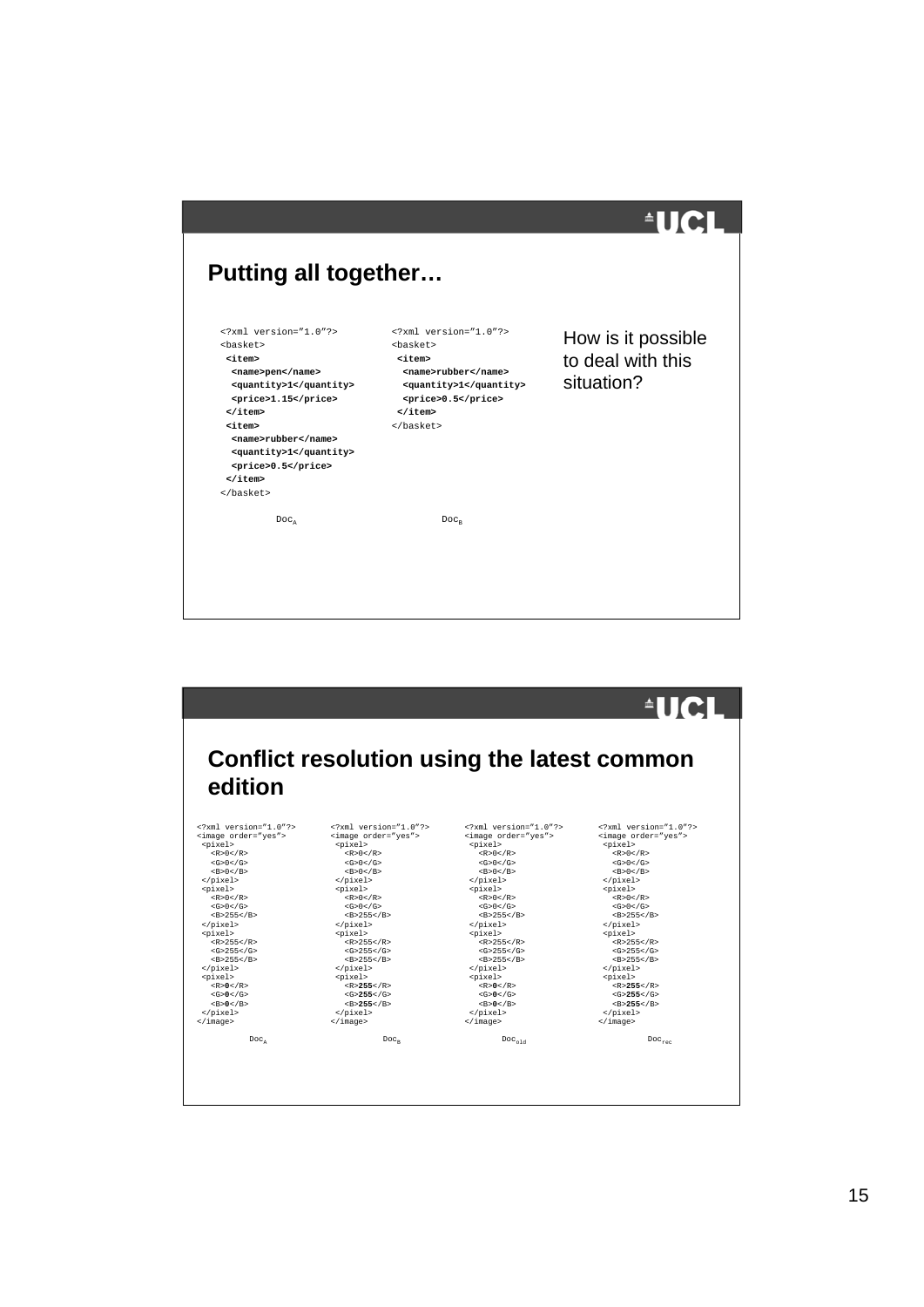| edition                                                                                                                                                       |                                                                                                                                                                |                                   |
|---------------------------------------------------------------------------------------------------------------------------------------------------------------|----------------------------------------------------------------------------------------------------------------------------------------------------------------|-----------------------------------|
| xml version="1.0"?                                                                                                                                            | xml version="1.0"?                                                                                                                                             | xml version="1.0"?                |
| <basket order="no"><br/><item><br/><name>pen</name><br/><quantity>1</quantity><br/><price>1.15</price><br/><math>\langle</math>/item&gt;<br/></item></basket> | <basket order="no"><br/><item><br/><name>rubber</name><br/><quantity>1</quantity><br/><price>0.5</price><br/><math>\langle</math>item&gt;<br/></item></basket> | <basket order="no"><br/></basket> |
| Doc <sub>a</sub>                                                                                                                                              | $Doc_n$                                                                                                                                                        | Latest Common Edition             |

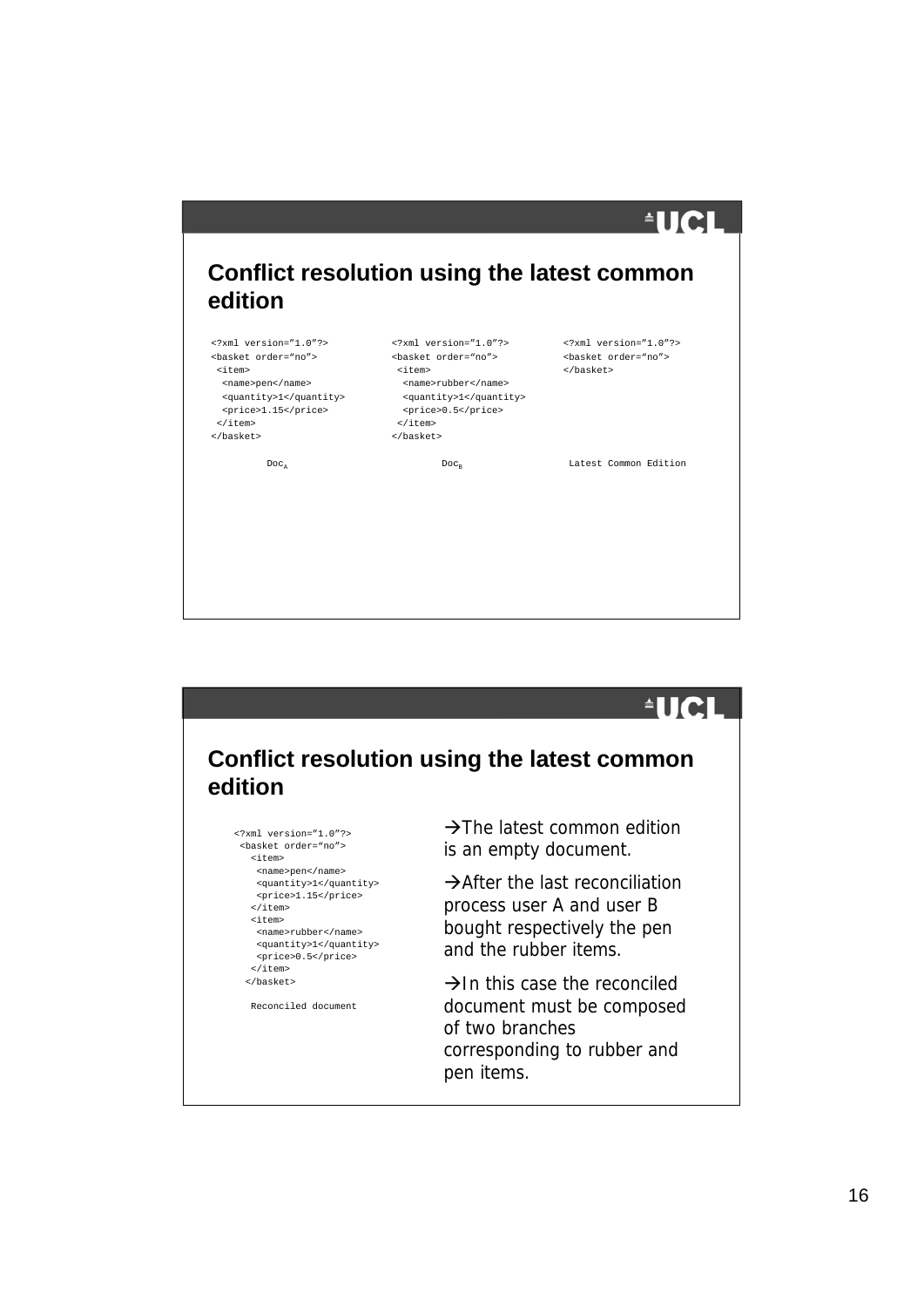| edition                                                                                                                                                                                                                                                                             | Conflict resolution using the latest common                                                                                                                                          |                                                                                                                                                                                                                                                                                                                    |
|-------------------------------------------------------------------------------------------------------------------------------------------------------------------------------------------------------------------------------------------------------------------------------------|--------------------------------------------------------------------------------------------------------------------------------------------------------------------------------------|--------------------------------------------------------------------------------------------------------------------------------------------------------------------------------------------------------------------------------------------------------------------------------------------------------------------|
| xml version="1.0"?<br><basket order="no"><br/><item><br/><name>pen</name><br/><quantity>1</quantity><br/><price>1.15</price><br/></item><br/><item><br/><name>rubber</name><br/><quantity>1</quantity><br/><price>0.5</price><br/><math>\langle</math>item&gt;<br/></item></basket> | xml version="1.0"?<br><basket order="no"><br/><item><br/><name>pen</name><br/><quantity>1</quantity><br/><price>1.15</price><br/><math>\langle</math> /item&gt;<br/></item></basket> | xml version="1.0"?<br><basket order="no"><br/><item><br/><name>pen</name><br/><quantity>1</quantity><br/><price>1.15</price><br/><math>&lt;</math>/item&gt;<br/><item><br/><name>rubber</name><br/><quantity>1</quantity><br/><price>0.5</price><br/><math>\frac{1}{2}</math> item&gt;<br/></item></item></basket> |
|                                                                                                                                                                                                                                                                                     | Doc <sub>n</sub>                                                                                                                                                                     | Latest Common Edition                                                                                                                                                                                                                                                                                              |

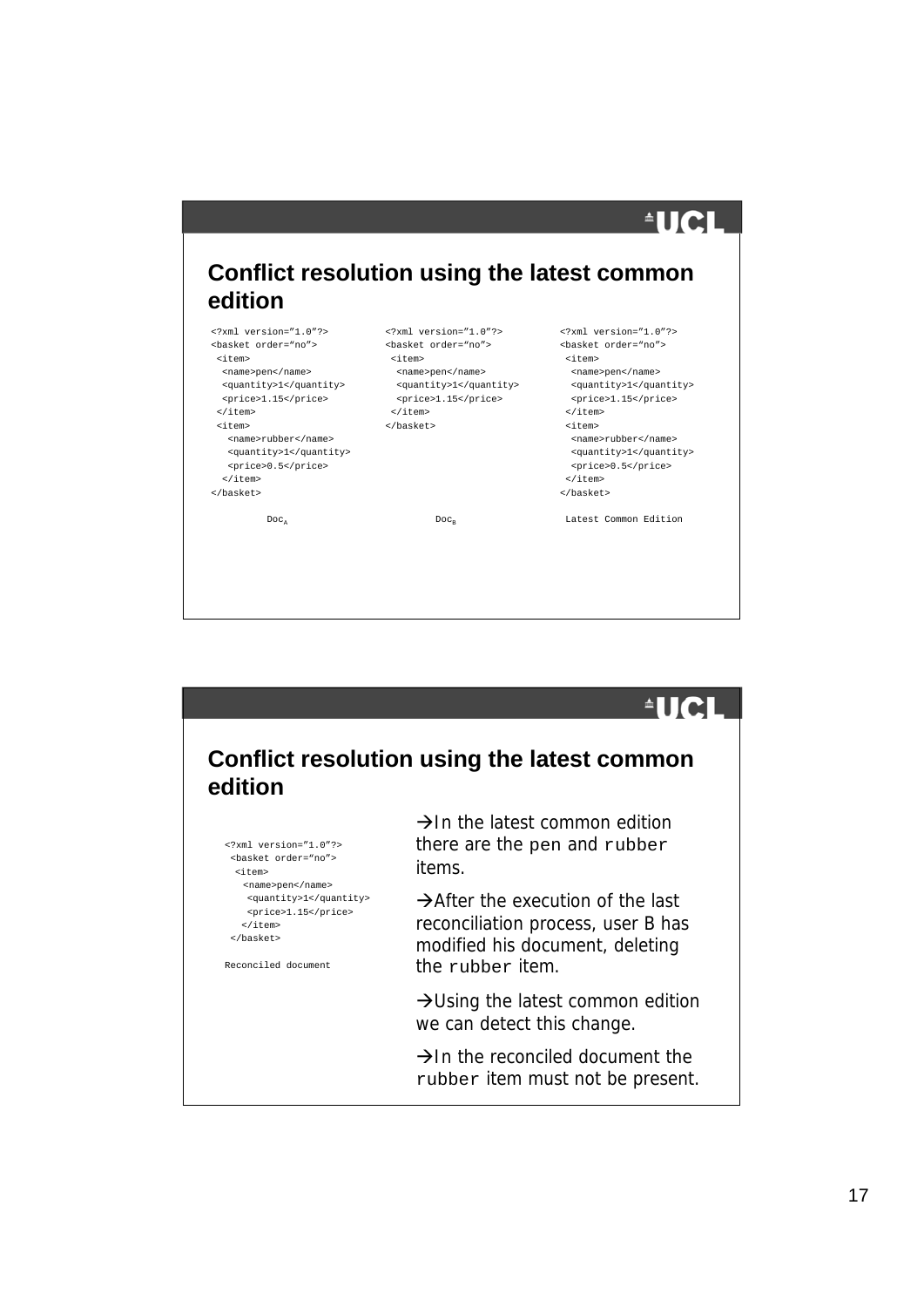

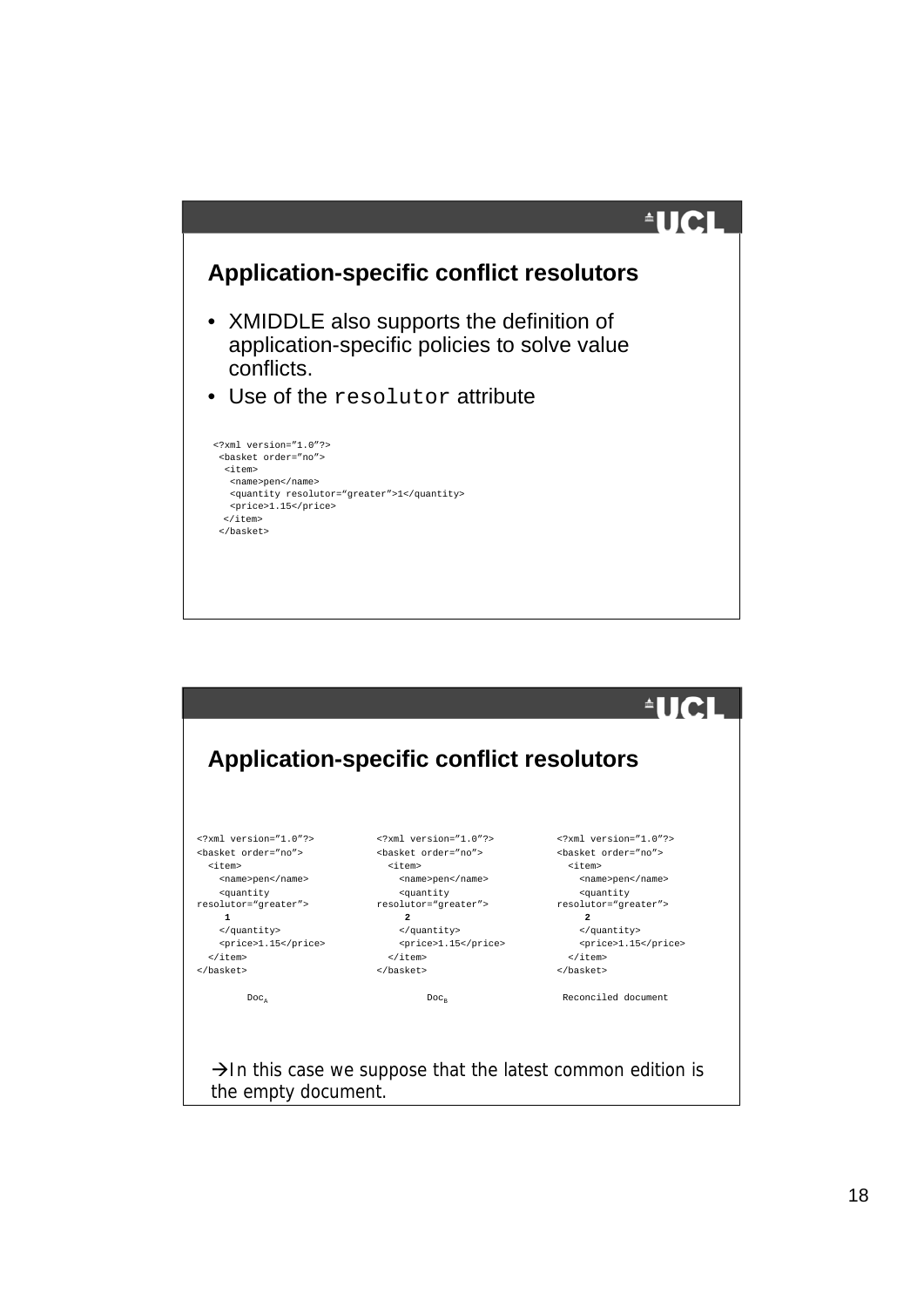

|                                                                                                                                                                                                                                       | $\blacksquare$ |
|---------------------------------------------------------------------------------------------------------------------------------------------------------------------------------------------------------------------------------------|----------------|
| <b>Discussion</b>                                                                                                                                                                                                                     |                |
| Group reconciliation protocol (introduction of group<br>policies)<br>Definition of <i>host profiles</i> (adaptation?)<br>$\bullet$<br>Security issues:<br>data encryption<br>۰<br>permissions (as in UNIX)<br>Identity<br>Performance |                |